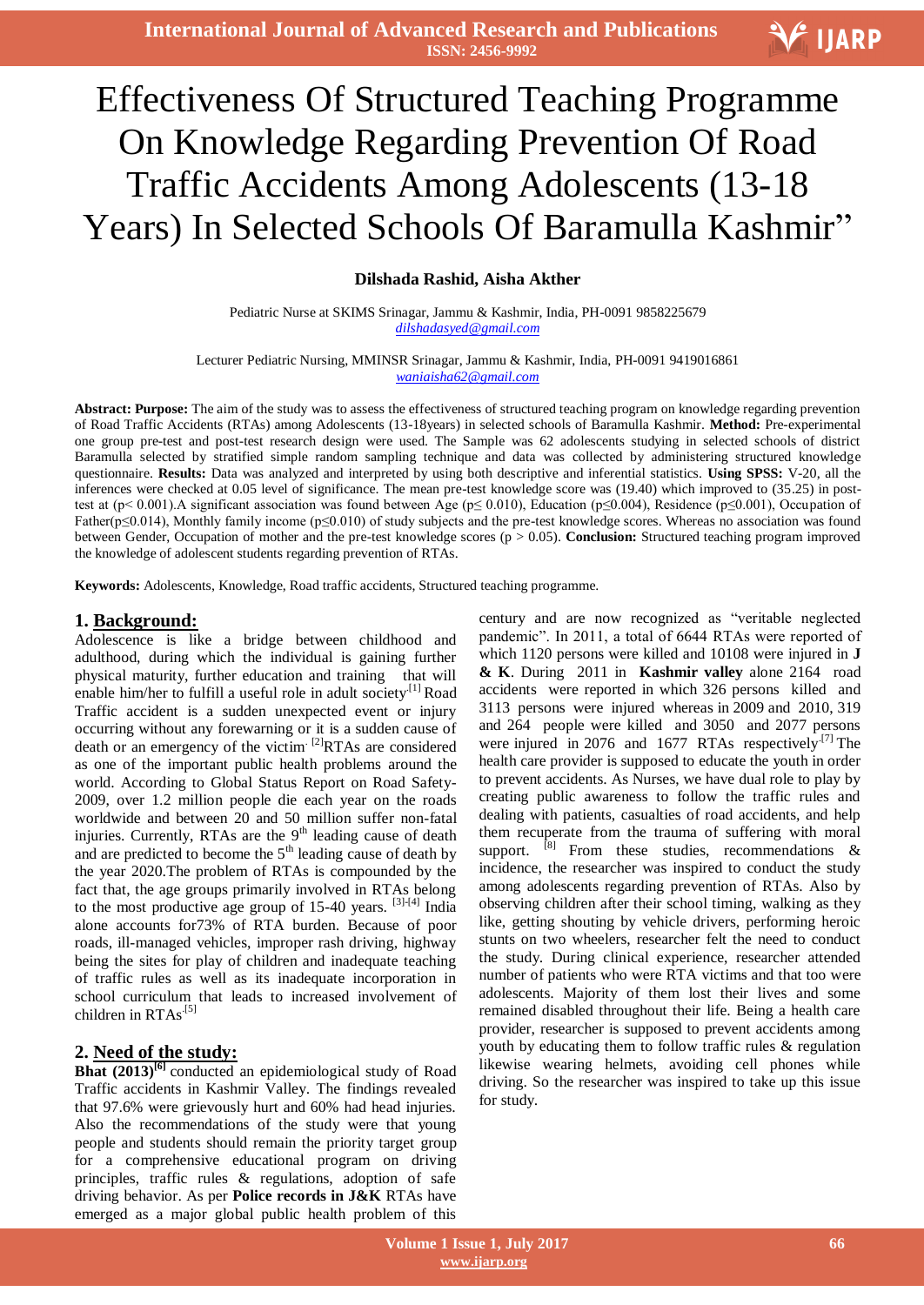

# **3. Objectives:**

- **3.1.** To assess the existing knowledge regarding prevention of road traffic accidents among adolescents before implementation of structured teaching programme [pretest].
- **3.2.** To assess the knowledge regarding prevention of road traffic accidents among adolescents after implementation of structured teaching programme [posttest].
- **3.3.** To compare the pre-test and post-test knowledge scores regarding prevention of road traffic accidents among adolescents.
- **3.4.** To determine the association of pre-test knowledge scores regarding prevention of road traffic accidents among adolescents with their selected demographic variables .i.e. Age, Gender, Education, Residence, Occupation of parents and Monthly family income.

# **4. Hypothesis:**

- **4.1. H1:** There is significant difference between the mean pre-test and post-test knowledge scores of adolescents regarding prevention of road traffic accidents at p≤ 0.05% level of significance.
- **4.2. H2:** There is significant association of pre-test knowledge scores of adolescents regarding prevention of road traffic accidents with their selected demographic variables i.e. Age, Gender, Residence, Education, Occupation of parents and Monthly family income at p≤ 0.05% level of significance.

#### **5. Materials and Method:**

- **5.1. Research design:** Pre-experimental one group pre-test and post-test research design.
- **5.2. Setting:** Study was conducted in Government Higher secondary school Dangiwacha and Government Higher secondary school Behrampora of district Baramulla.
- **5.3. Population:** Adolescent students from class 9<sup>th</sup> to 12<sup>th</sup> between the ages of 13-18 years studying in selected schools of Baramulla.
- **5.4. Sample size:** 62
- **5.5. Data collection Tool:** Structured Knowledge questionnaire comprised of two sections.
	- **5.5.1. Section I**: Demographic variables on 6 items i.e. Age, Gender, Education, Residence, Occupation of parents (Father and Mother) and Monthly family income.
	- **5.5.2. Section II**: This consists of 38 multiple choice questions related to basic knowledge of RTAs, causes, prevention and Traffic rules & signs.

**Structured Teaching Programme** covered meaning and definition of RTAs, types of roads, types of RTAs, location of RTAs, causes or factors leading to RTAs, Prevention of RTAs and traffic rules & signs.

# **6. Score Interpretation:**

Each correct response was given a score of (1) and incorrect or unanswered response was given a score of (0). According to the scores attained the following criterion of interpreting the scores was developed.

#### *Table 1: Scoring System*

| <b>Score</b>          | Amount of Knowledge                |  |  |
|-----------------------|------------------------------------|--|--|
| 0-19 ( $\leq$ 50%)    | Indequate Knowledge                |  |  |
| <b>20-29</b> (51-75%) | Moderately Adequately<br>Knowledge |  |  |
| >30 (> 75%)           | Adequate Knowledge                 |  |  |

# **7. Reliability:**

Reliability of the tool was established by using test re-test method. Scores of the tool administered at two different occasions were compared and calculated by using the formula of **Karl Pearson's correlation coefficient**

$$
\gamma=\frac{\Sigma_1^n(X{\mathbf 1}\text{-}\overline{X})(y{\mathbf 1}\text{-}\overline{Y})}{\sqrt{\Sigma_1^n(X{\mathbf 1}\text{-}\overline{X}){\mathbf 2}(Y{\mathbf 1}\text{-}\overline{Y})\ {\mathbf 2}}}
$$

Where "*r'* is reliability co-efficient. The reliability of questionnaire was found *r*=**0.96**

# **8. Data analysis:**

Descriptive and inferential statistics were used. Descriptive statistics such as frequency and percentage was used to describe sample characteristics. Mean, S.D, Median, Minimum, Maximum and Range was used to assess the knowledge of study subjects. In Inferential statistics, Paired't' test was used to compare pre-test & post-test knowledge and ANOVA used to determine the association of pre-test knowledge scores with selected demographic variables

# **9. Results:**

Out of 62 study subjects, in pre-test 31 (50%) of the subjects had inadequate knowledge, 30 (48.39%) had moderately adequate knowledge and only 1 (1.61%) had adequate level of knowledge regarding prevention of RTAs. In post-test, majority of the subjects 61 (98.38%) had adequate knowledge, only 1(1.61%) subject had moderately adequate level of knowledge and none had inadequate level of knowledge regarding prevention of RTAs (Table -2). The mean pre-test knowledge score was (19.40) which improved to  $(35.25)$  in post-test at  $(p< 0.001)$  shown in Table-3.A significant association was found between Age (p*≤* 0.010), Education (p*≤*0.004), Residence (p*≤*0.001), Occupation of father(p*≤*0.014), Monthly family income (p*≤*0.010) of study subjects and the pre-test knowledge scores. Whereas no association was found between Gender, Occupation of mother and the pre-test knowledge scores ( $p > 0.05$ ) shown in Table-4*.*

*Table-2: Level of Subject Knowledge N=62*

|                               |    | <b>Pre-test</b> |    | Post-test     |  |
|-------------------------------|----|-----------------|----|---------------|--|
| <b>Knowledge Level</b>        |    | $\frac{0}{0}$   |    | $\frac{0}{0}$ |  |
| Adequate (30-38)              |    | 1.61%           | 61 | 98.39%        |  |
| Moderately<br>Adequate(20-29) | 30 | 48.39%          |    | 1.61%         |  |
| $Inadequate(0-19)$            | 31 | 50%             |    | 0.0%          |  |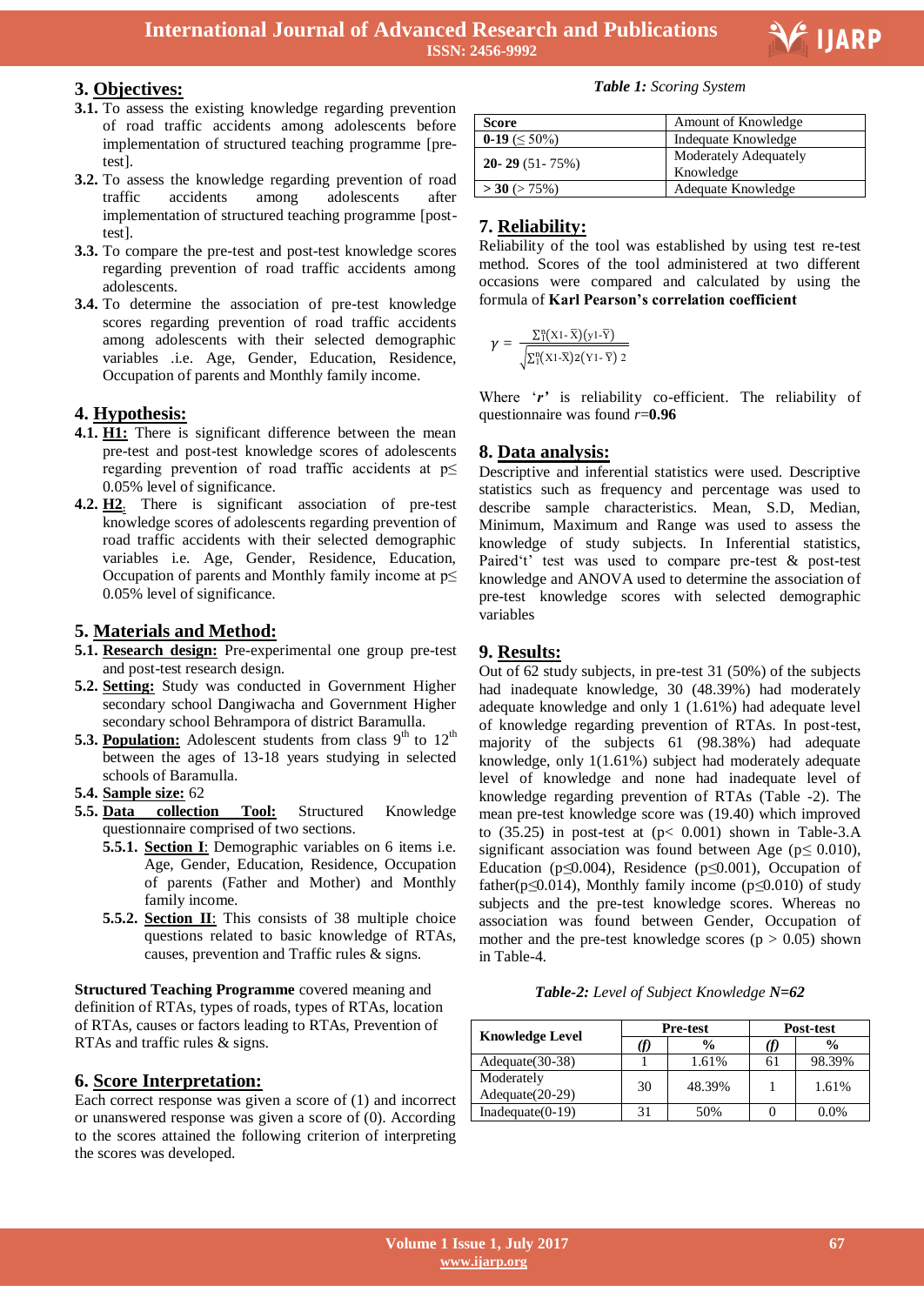

|  |  |  | <b>Table-3:</b> Pre and post knowledge mean score N=62 |  |
|--|--|--|--------------------------------------------------------|--|
|--|--|--|--------------------------------------------------------|--|

| Knowledge<br>Score              | Mean/Standard<br><b>Deviation</b> | Mean<br><b>Difference</b> | p-value |
|---------------------------------|-----------------------------------|---------------------------|---------|
| Pre-test<br>knowledge<br>score  | $19.40 + 4.66$                    | 15.85                     | < 0.001 |
| Post-test<br>knowledge<br>score | $35.25 + 2.51$                    |                           | *S      |

*\*S- Significant*

| Table-4: Association of other factors with knowledge |  |  |
|------------------------------------------------------|--|--|
|------------------------------------------------------|--|--|

| <b>Variables</b>            | Category                                                      | Mean/S.D                                                                     | <b>Mean</b><br><b>Differ</b><br>ence        | p-value            |
|-----------------------------|---------------------------------------------------------------|------------------------------------------------------------------------------|---------------------------------------------|--------------------|
| Age                         | $\leq$ 15 years<br>$>15$ years                                | $20.90 + 4.36$<br>$17.90 + 4.54$                                             | 3.0                                         | 0.010<br>*S        |
| Gender                      | Male<br>Female                                                | $19.50 \pm 5.24$<br>$19.20 \pm 3.25$                                         | 0.30                                        | 0.748<br><b>NS</b> |
| Residence                   | 9 <sup>th</sup><br>10 <sup>th</sup><br>$11^{th}$<br>$12^{th}$ | $19.20 \pm 4.54$<br>$22.68 \pm 3.40$<br>$17.00 \pm 5.11$<br>$18.67 \pm 3.79$ | 3.48<br>2.2<br>0.53<br>5.68<br>4.01<br>1.67 | 0.004<br>*S        |
| Occupation                  | Rural<br>Urban                                                | $17.65 + 4.21$<br>$23.37 \pm 2.93$                                           | 5.72                                        | < 0.001<br>*S      |
| Occupation<br>of father     | Employee<br><b>Business</b><br>Farmer/Lab<br>ourer            | $22.90 + 4.01$<br>$19.03 + 4.72$<br>$17.94 + 4.04$                           | 3.87<br>4.96<br>1.09                        | 0.014<br>*S        |
| Occupation<br>of Mother     | Employee<br>Housewife                                         | $23.00 + 3.86$<br>$19.09 + 4.63$                                             | 3.91                                        | 0.072<br><b>NS</b> |
| Monthly<br>family<br>Income | $\leq$ 20,000<br>$20,000-$<br>50,000<br>>50,000               | $17.64 \pm 4.309$<br>$21.07 \pm 4.69$<br>$21.75 \pm 1.50$                    | 3.43<br>4.11<br>0.68                        | 0.010<br>*S        |

*NS- Not Significant (p > 0.05) \* S- Significant (p≤0.05)*

#### **10. Discussion:**

The first objective of the study was to assess the existing knowledge regarding prevention of RTAs among adolescents before implementation of structured teaching programme [pre-test] as in Table 1. These findings are supported by a study conducted by **Nirmala, Padmaja** (2012)<sup>[9]</sup> to assess the effectiveness of Planned Health Education on Prevention of RTAs among School Children at Tirupati. Out of 50 children (in **pre-test**), 86% (43) had inadequate knowledge, 14% (7) had moderately adequate knowledge and none were having adequate knowledge. The second objective of the study was to assess the knowledge regarding prevention of RTAs among adolescents after implementation of structured teaching programme [post-test] in Table 1. The findings have been supported by the same study conducted by **Nirmala, Padmaja**  $(2012)^{9}$  to assess the effectiveness of Planned Health Education on Prevention of RTAs. Out of 50 children **(in post-test**), 2% (1) had inadequate knowledge, 12% (6) had moderately adequate knowledge and 86% (43) had adequate knowledge. Which indicates the effectiveness of health education on knowledge regarding prevention of

 RTAs at (**p<0.01**) level of significance. The third objective of the study was to compare the pre-test and post-test knowledge scores regarding prevention of RTAs among adolescents (Table -2). The findings are supported by a study conducted by **Jayavel, Lizy (2014) [10]** to assess effectiveness of structured teaching programme on prevention of RTAs among 150 adolescent students in Sri Krishna international school and PU College ITI colony at Bangalore.The average pretest knowledge score was found 34.753. After the STP, the mean posttest knowledge score was 49.033. The mean difference between pre-test & post-test knowledge score was 14.28. This was statistically significant at (P<0.001). The fourth objective of the study was to determine the association of pre-test knowledge scores regarding prevention of RTAs (Table -3). These findings are supported by a study conducted by **Shampalatha S.P**  $(2006)^{11}$  with purpose to assess the knowledge on Road safety among 100 primary school children at selected urban & rural schools of Bangalore. The results of the study revealed that there was significant association between knowledge scores and selected demographic variables i.e. Age, sex, number of siblings, medium of instruction, family income and education of mothers (F= 8.95, 6.37, 5.87, 50.06, 6.72, 11.04), The F test value revealing significance at 5% level (p<0.05). While no association found between knowledge score and residence (F= 0.32).But in present study, researcher found significant association between pre-test knowledge scores and residence of study subjects at  $p \le 0.001$ level of significance. Results may vary because of small sample size.

# **11. Conclusion:**

The study concluded that structured teaching programme improved the knowledge of adolescent regarding prevention of RTAs.

#### **12. References:**

- [1]. Antonio P, Matous M. Assessment of moped rider training among adolescent in Portugal. Road safety congress. 2006; 1-11.]
- [2]. UN Panda"s Nurses Dictionary. New Delhi: Jaypee Brothers Medical Publishers Pvt Ltd; 2001. Adolescence; 10
- [3]. WHO. Global status report on road safety [Internet].2009[cited 2014 May 2] Available from: http: //whqlibdoc.who.int/publications/2009/97892415 63840\_eng. pdf;
- [4]. World Health Organization. World report on road traffic injury prevention.[Internet] 2004[cited2014May].Availablefrom:http://www.i nt/violence\_injury\_prevention/publications/road\_ traffic/world\_report/summary\_en\_rev.pdf;
- [5]. Yadav NK. Road Traffic Accident: An Emerging Epidemic. Health Prospect. 2011; 10: 81-82.
- [6]. Bhat M. Epidemiological study of road traffic accidents in Kashmir valley MD [thesis]. Srinagar: Deemed university SKIMS; 2010-2013.